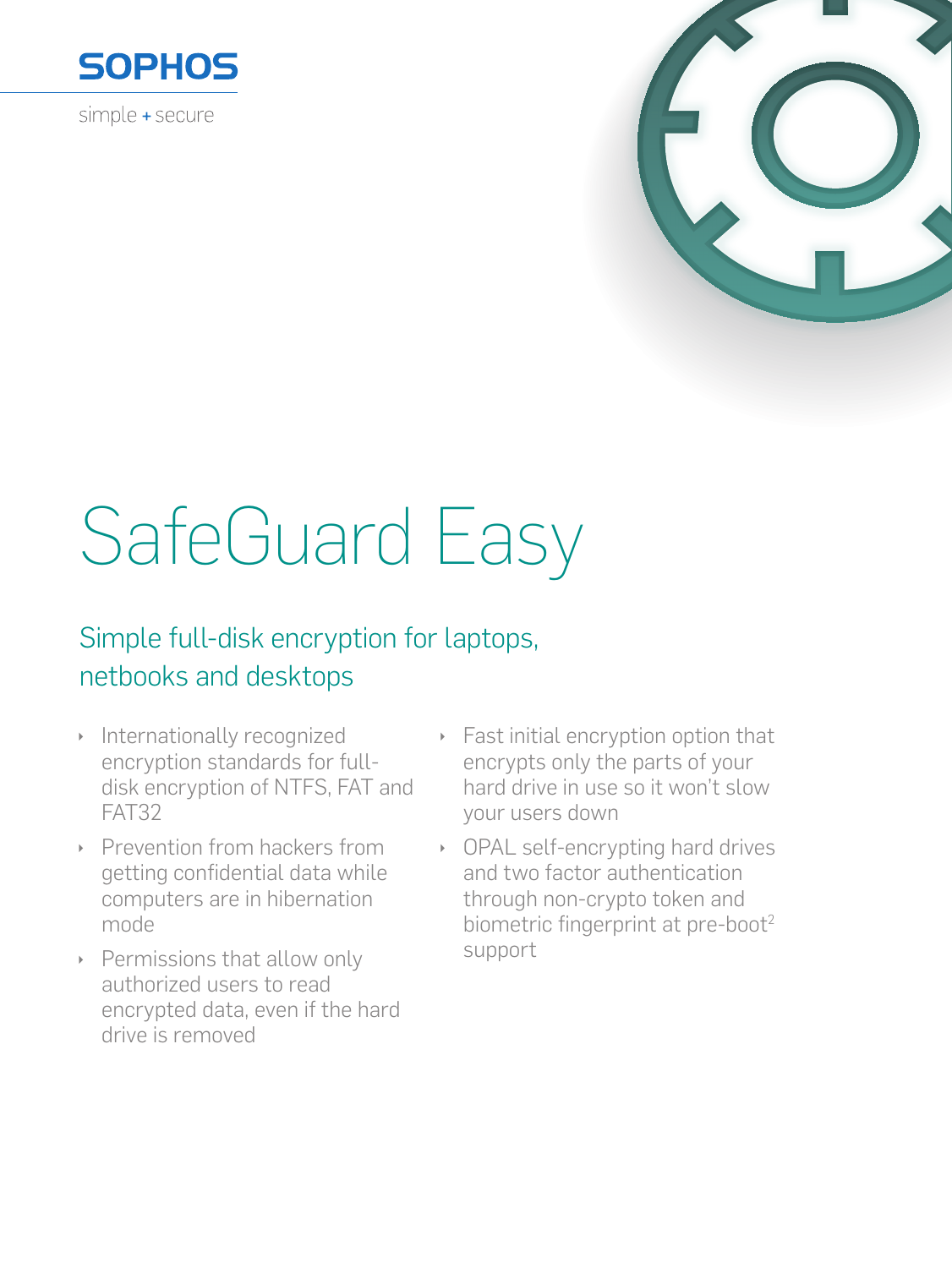Sophos SafeGuard Easy keeps all the data stored on laptops and desktop computers safe without getting in the way of your users' productivity. If a computer is lost or stolen, full-disk encryption prevents anyone from reading the data. So your users can take their computers anywhere without fear of a data breach or compliance problems.

## Key benefits

#### Strengthens your data protection with minimal effort

- $\rightarrow$  Delivers data security using proven encryption algorithms that maximize security and performance
- $\rightarrow$  Ensures complete security with encrypted swap and hibernation files

## Helps users work efficiently

- $\rightarrow$  Provides silent encryption that lets users work without interruption
- Offers secure password recovery by phone or the local self-help option
- **Makes login more convenient and** secure with single sign-on—there's just one password to remember

## Saves deployment and management time

- $\cdot$  Works with your existing system management tools, such as LANDesk
- **I** Upgrades easily to SafeGuard Enterprise for centralized management

# Try it now for free

Register for a free 30-day evaluation of any of our SafeGuard encryption products at sophos.com.

## Get secure power-on authentication and authorization

You'll protect information on your PCs from unauthorized access, while keeping things simple for your users:

Provides single sign-on (SSO) to the operating system, which means users only have to remember one set of credentials

Enables you to enforce pre-defined password rules, and you'll block password penetration attacks with a hardened login process

Allows multiple users to share encrypted computers without sharing their passwords

Lets you customize the pre-boot login screen with your company's logo and instructions to give users a consistent look-and-feel

Provides service accounts that let administrators efficiently roll out the software and perform maintenance of PCs and notebooks

Allows automation of administrative activities (such as patch management) enabled by Secure Wake-On-LAN functionality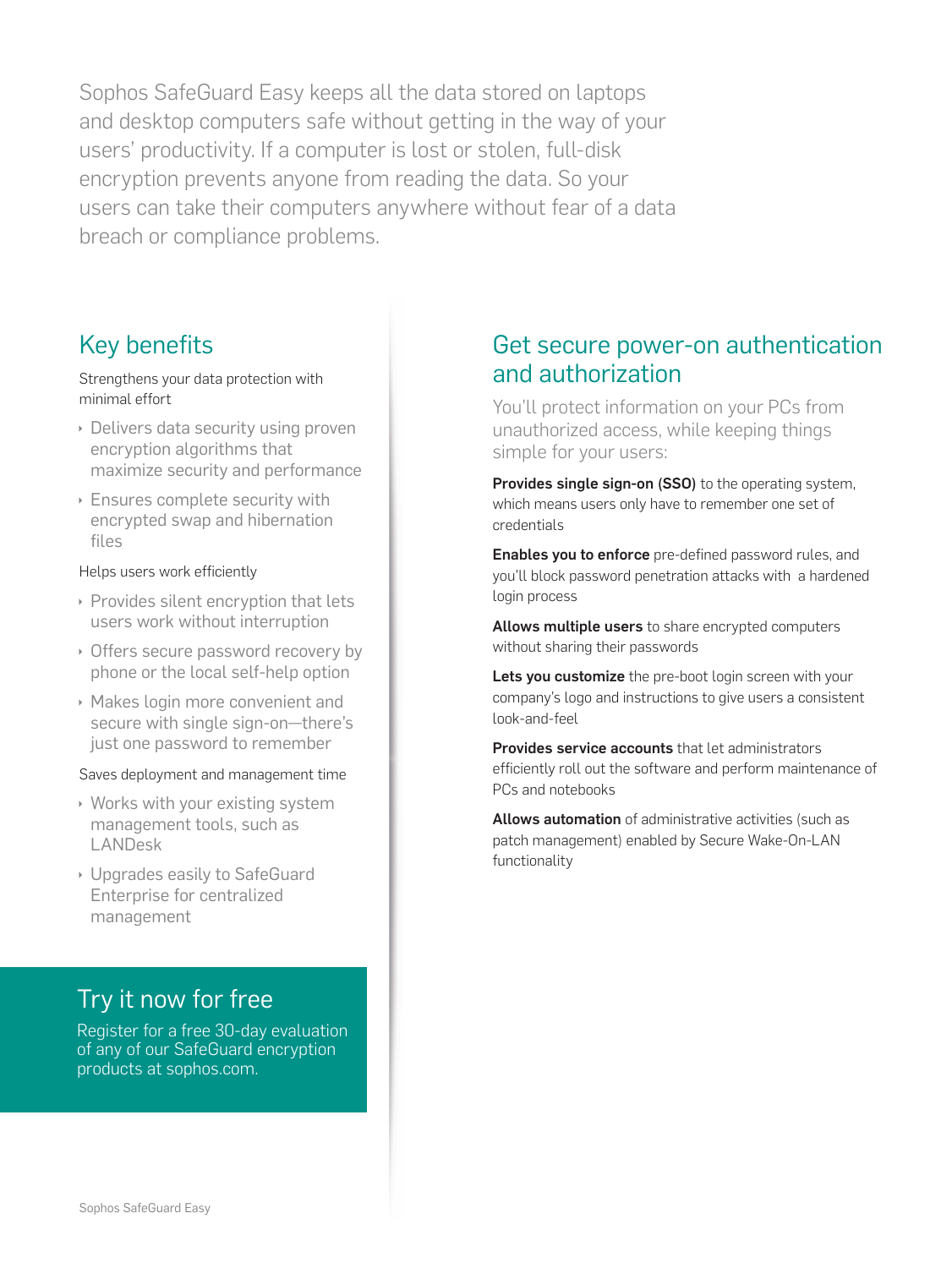## Securely recover passwords, data and forensics

SafeGuard Easy helps your IT staff save time and lets them work with tools they already know:

Lets users recover passwords through challenge/ response over the phone, through a web portal l or through local self-help, so they don't lose time waiting for an admin to reset their passwords

Uses Windows PE's external boot option to recover broken operating system configurations on encrypted disks

Works with familiar tools including EnCase (Guidance Software), Computrace (Absolute Software), AccessData and Kroll Ontrack

Integrates with Lenovo Rescue and Recovery for secure recovery of encrypted operating systems and data

# Simplify set up and maintenance

Our Policy Editor lets you quickly create your initial security configuration policies. If you need to update the initial policies after deployment, you can use any standard software management tools to modify and reapply your policies.

# Install quickly and remotely

For central, unattended installation, use standard MSI packages to deploy SafeGuard Easy to users' computers:

We make network rollout easy because there's no end user involvement during installation

You'll save time by choosing the fast initial encryption option, which only encrypts areas of a disk partition that are in use

# Customize your reporting

A scriptable tool lets you query and report on encryption status, product version and other features. You can use this tool with most system management and reporting consoles to create custom reports.

## Manage disk encryption centrally with SafeGuard Enterprise (option)

When you need to manage everything from one central point, simply upgrade from SafeGuard Easy to SafeGuard Enterprise. There's no need to decrypt and re-encrypt drives when you upgrade. And when you upgrade you also get much more, including advanced key management, extended policy administration, and token and smartcard support.